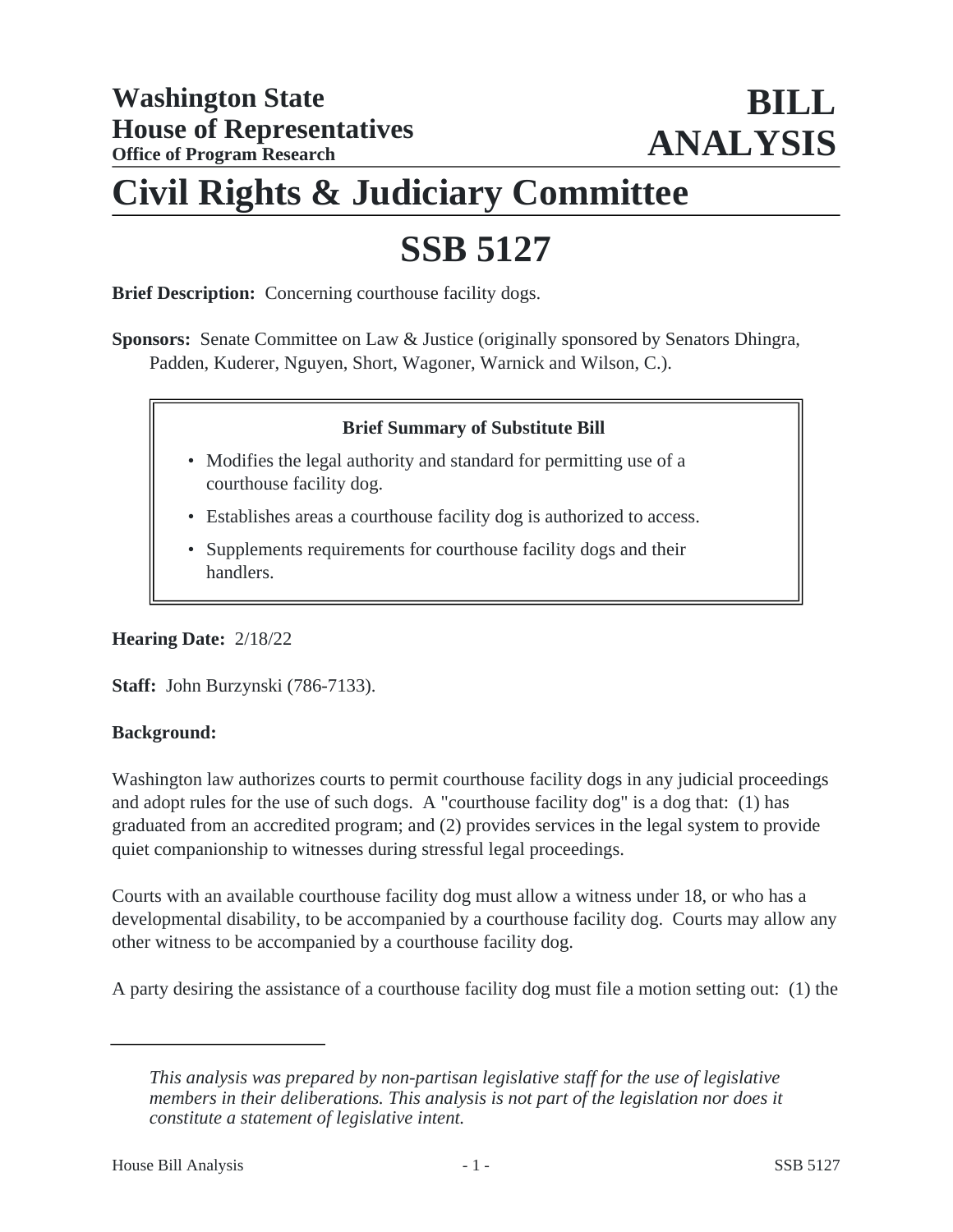credentials of the dog; (2) that the dog is adequately insured; (3) that a relationship has been established between the witness and the dog in anticipation of testimony; and (4) reasons why the dog is necessary to facilitate the witness's testimony. Upon a finding that the presence of a courthouse facility dog is necessary to facilitate a witness's testimony, the witness must be afforded the opportunity to have a courthouse facility dog accompany the witness while testifying, if a courthouse facility dog and certified handler are available within the jurisdiction of the court in which the proceeding is held.

A certified handler must be present in the courtroom with a courthouse facility dog. A "certified handler" is a person who: (1) was trained to handle the courthouse facility dog by the assistance dog organization that placed the dog; and (2) is a professional working in the legal system who is knowledgeable about its practices. Washington law provides the courthouse facility dog should be trained to accompany the witness to the stand without being attached to the certified handler by a leash and to lie on the floor out of view of the jury while the witness testifies.

In a jury trial, during the course of jury selection and with the court's approval, either party may question prospective jurors on whether the presence of a courthouse facility dog would create undue sympathy or prejudice. To the extent possible, the court must ensure the jury cannot observe the courthouse facility dog prior to, during, or after witness testimony. On request, the court must provide a jury instruction designed to prevent any prejudice from the presence of the courthouse facility dog.

#### **Summary of Bill:**

#### Legal Authority and Standard.

Courts are authorized to exercise discretion in permitting a courthouse facility dog to be used in any judicial proceeding, but must continue to allow a witness who is under 18, or who has a developmental disability, to use a courthouse facility dog if the courthouse has one available.

A motion for a court to permit the use of a courthouse facility dog must set out the reasons why the courthouse facility dog would help reduce the witness's anxiety and elicit the witness's testimony.

When the court finds the circumstances warrant the presence of a courthouse facility dog, the court must state the basis for its decision on the record.

#### Courthouse Facility Dog Access.

A courthouse facility dog accompanied by a certified handler is expressly authorized to access: (1) any courthouse; (2) any location where the courthouse facility dog and certified handler provide services, participate in administrative activities of the courthouse facility dog program, engage in community outreach, or participate in training activities; (3) any location related to a law enforcement investigation where law enforcement requests their presence; and (4) matters pending in the civil or criminal justice system. Authorized locations include places of public accommodation, all modes of public transportation, children's advocacy centers, schools, day